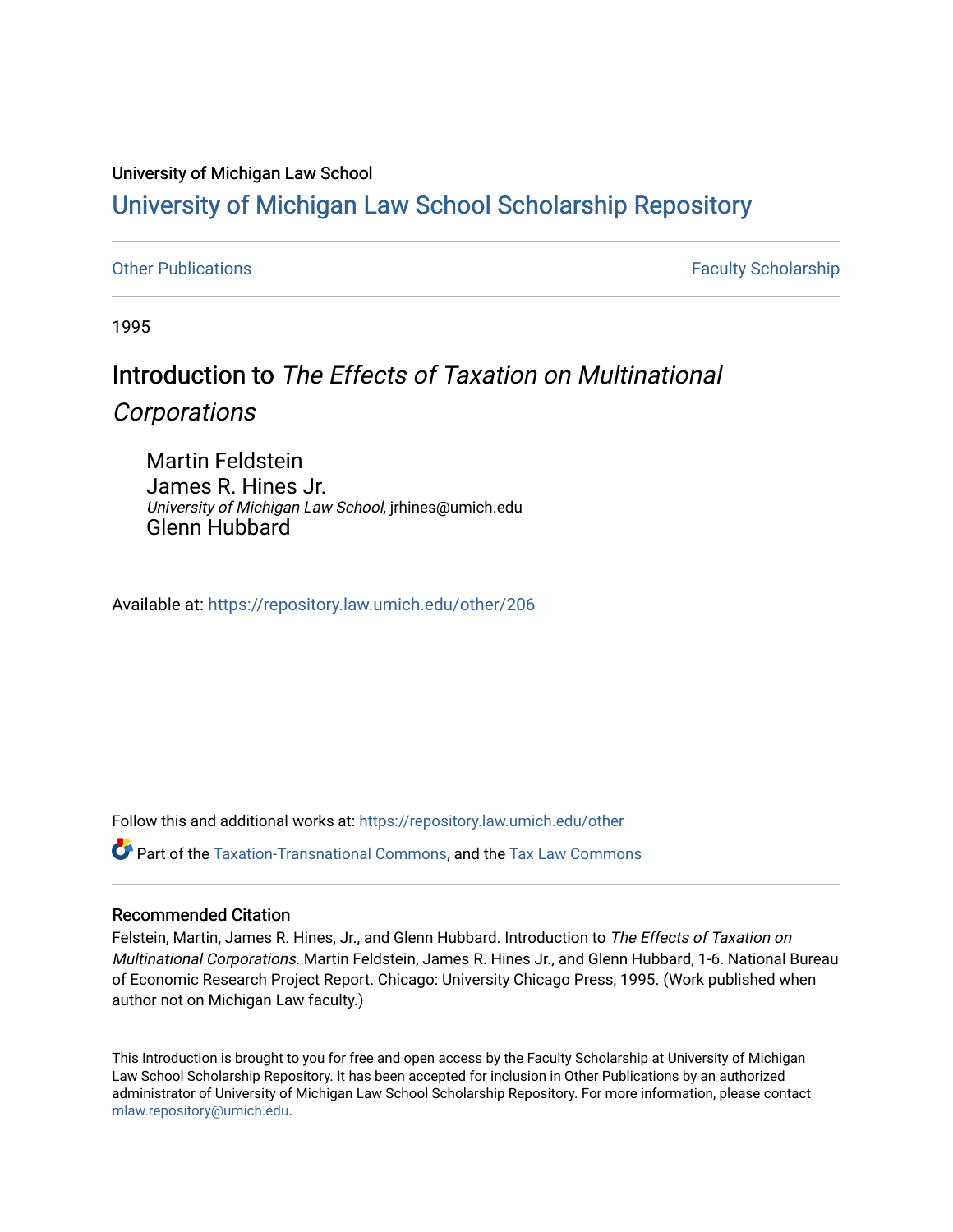# **Introduction**

Martin Feldstein, James R. Hines, Jr., and R. Glenn Hubbard

The growing worldwide importance of international business activities has in recent years lead to serious reexaminations of the ways that governments tax multinational corporations. In the United States, much of the debate concerns the competitive positions of U.S. firms in international product and capital markets. In addition, there are those who agree that U.S. international tax rules have become more complex and more distorting in recent years, particularly since the passage of the Tax Reform Act of 1986. Discussions in the U.S. Congress and the administration since 1992 reveal a willingness to consider significant reforms. In Europe, increased liberalization of capital markets prompted discussions by the European Commission of harmonization of corporate taxation. These policy developments around the world not only suggest dissatisfaction with certain features of modem tax practice, but also raise deeper questions of whether current systems of taxing international income are viable in a world of significant capital-market integration and global commercial competition.

Academic researchers have expressed renewed interest in studying the effects of taxation on capital formation and allocation, patterns of finance in multinational companies, international competition, and opportunities for income shifting and tax avoidance. This research program brings together approaches used by specialists in public finance and international economics. The studies presented in this volume analyze the interaction of international tax rules and the investment decisions of multinational enterprises. The 10 pa-

Martin Feldstein is the George F. Baker Professor of Economics at Harvard University and president of the National Bureau of Economic Research. James **R.** Hines, Jr., is associate professor of public policy at the John F. Kennedy School of Government of Harvard University and a faculty research fellow of the National Bureau of Economic Research. **R.** Glenn Hubbard is the Russell L. Carson Professor of Economics and Finance at the Graduate School of Business of Columbia University and a research associate of the National Bureau of Economic Research.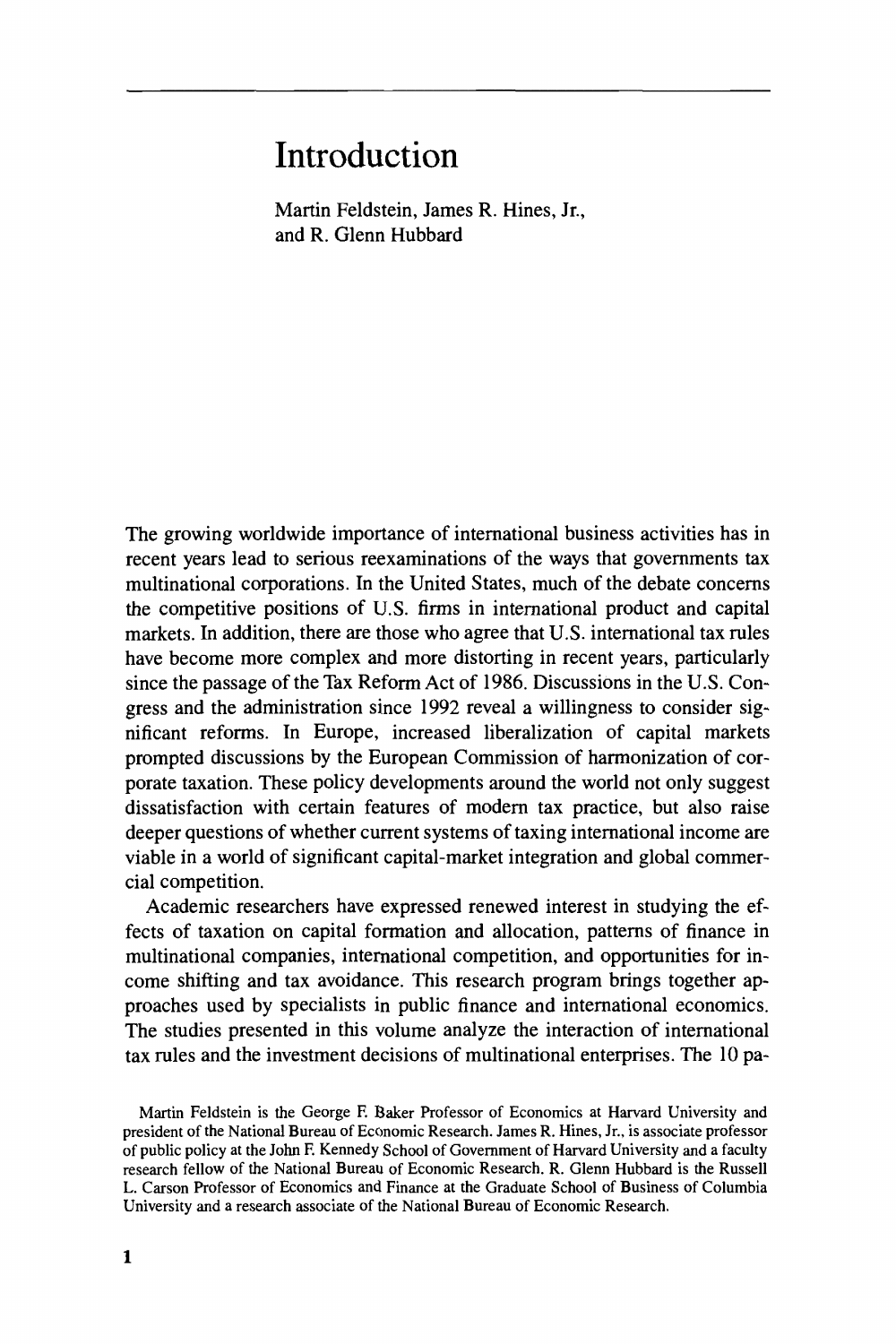pers fall into three groups: (1) assessing the role played by multinational firms and their foreign direct investment (FDI) in the U.S. economy and the design of international tax rules for multinational investment, (2) analyzing channels through which international tax rules affect the costs of international business activities such as FDI, and (3) examining ways in which international tax rules affect financing decisions of multinational firms. The results suggest that there are likely to be significant effects of international tax rules on firms' investment decisions and provide analytical input for future discussions of tax reform.

#### **The Context: Multinational Firms, FDI, and International Tax Rules**

Robert Lipsey's paper provides a review of evidence concerning the impact of outbound FDI on employment and economic activity in the United States. Lipsey notes that most "industrial organization" explanations for the rise of multinational firms are based on the notion that multinational enterprises possess specific assets or marketing skills that can be exploited most profitably by producing in many markets. Lipsey argues that the use of foreign production locations helped U.S. multinationals retain global market shares in spite of the decline in the U.S. share of world trade. In addition, the extensive empirical evidence analyzed by Lipsey offers no empirical support for the proposition that overseas production by U.S. multinationals reduces employment in the United States. Instead, the evidence supports the idea that firms experiencing an increase in their multinational activity increase their managerial and technical employment at home.

In the volume's second background paper on FDI, Martin Feldstein addresses the longstanding question of whether outbound FDI by U.S. multinationals reduces domestic investment in the United States. Feldstein's research uses aggregate evidence on investment flows in the OECD countries during the 1970s and 1980s in order to provide information on the general equilibrium effects of FDI. Extending the analytical approach he developed with Charles Horioka to study cross-country correlations of domestic saving and investment (Feldstein and Horioka 1980), Feldstein finds that, holding constant domestic saving, outbound FDI reduces domestic investment by significantly less than one for one. Indeed, his results suggest that each dollar of assets in foreign affiliates reduces the domestic capital stock by between 20 and 40 cents. This finding can be explained by the use of local debt to finance firms' overseas investment. Feldstein argues that local debt finance is available in foreign countries primarily to firms that invest in capital in those countries, due to transaction and information costs associated with financing direct investment. Feldstein's paper makes clear that domestic policymakers might consider the advantages associated with the local financing that accompanies FDI when evaluating the effect of outbound FDI on the domestic economy.

Standard models of optimal taxation predict that small open economies will not impose source-based taxes on capital income. This theoretical prediction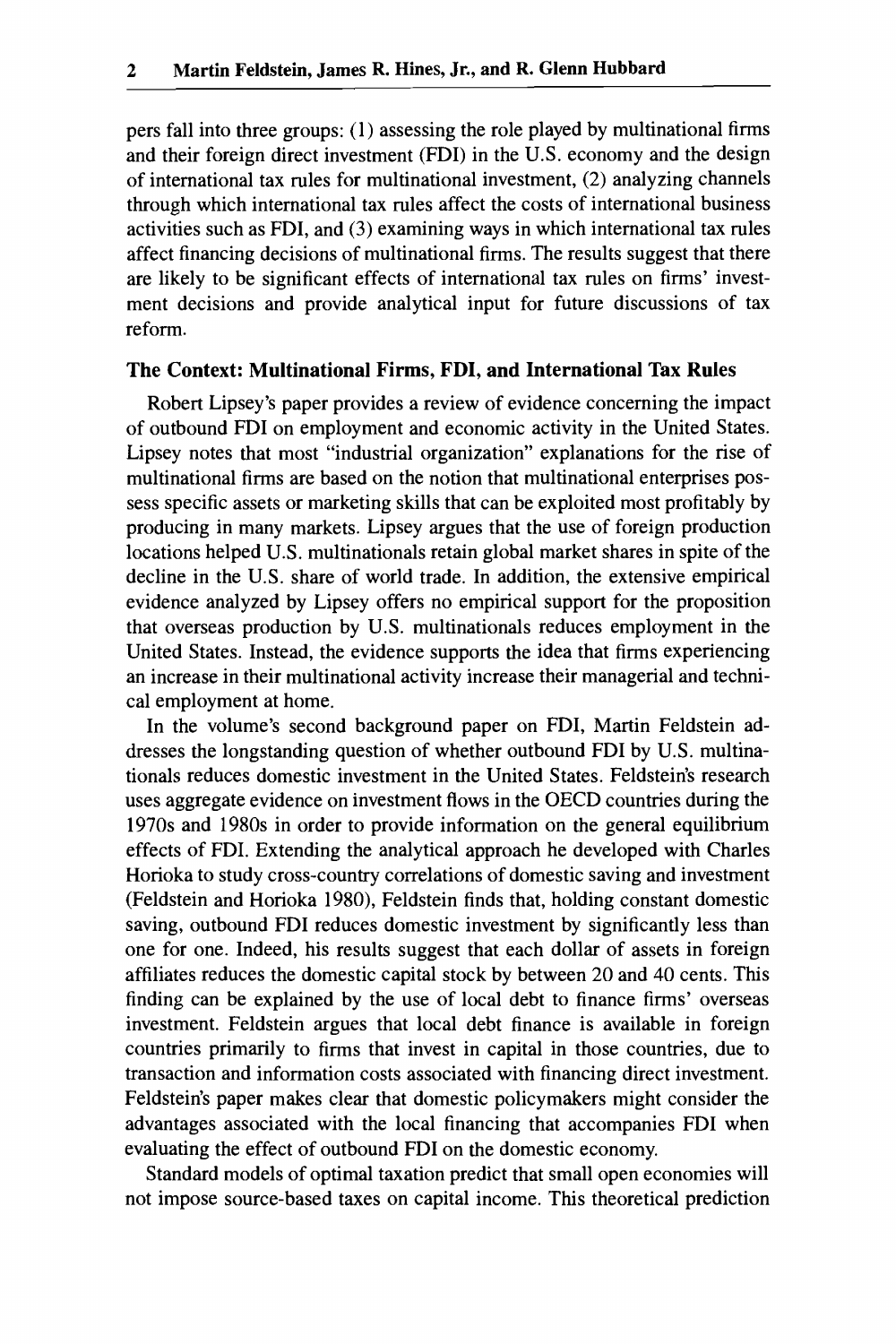is inconsistent with observed tax rules in most developed countries, in which corporate tax rates are high-indeed, comparable to maximum tax rates on individuals. Roger Gordon and Jeffrey MacKie-Mason argue that this apparent inconsistency is not surprising if the principal task of the corporate tax were not so much to raise revenue, but instead to discourage income shifting between the individual and corporate tax bases (and between domestic and foreign subsidiaries). In an international taxation setting, a country needs to tax the overseas incomes of domestically owned subsidiaries in order to prevent firms from facing tax incentives to exploit technologies abroad rather than domestically. Moreover, if the tax rates imposed by foreign governments were lower than the domestic corporate tax rate, multinationals would face incentives to circumvent domestic taxes by shifting their profits abroad through aggressive transfer pricing even if the firms that own the profitable technologies remain at home. Gordon and MacKie-Mason extend their research on the consequences of income shifting for the design of domestic capital taxes to show that avoidance of income shifting can explain a number of features of actual international tax rules, including transfer-pricing regulations and enforcement penalties, allocation rules for interest and R&D expenses, and the foreign tax credit. Their research suggests the potential importance of considering income shifting in any normative analysis of international tax rules, as well as the importance of studying empirically the extent to which income shifting occurs in response to tax rate differences.

#### **International Tax Rules and the Cost of Capital for FDI**

Tax policy influences investment decisions through its effects on cost of capital and the returns to different activities. Tax systems influence the investment decisions of multinational firms through a complicated interaction of home- and host-country taxation and differences across countries in the tax treatments of debt and equity finance. Joosung Jun's paper estimates the extent to which international tax rules affect the cost of capital for transnational investment, focusing on a comparison of the costs of capital incurred by U.S. firms and their competitors in major markets. Jun's calculations suggest that foreign subsidiaries of U.S. firms that are financed by parent equity generally face higher costs of capital than do local firms in major foreign markets. These U.S.-owned subsidiaries generally are disadvantaged vis-à-vis competing firms from countries in which some form of corporate tax integration is in place. The increasing internationalization of capital markets implies that differences in tax rules play an important role in explaining differences in the cost of capital faced by firms investing overseas.

Many policy discussions focus on the sensitivity of FDI to changes in the cost of capital for FDI. That cost of capital is affected not only by pretax financial costs of capital, but also by tax parameters in "home" (residence) and "host" (source) countries. Jason Cummins and R. Glenn Hubbard use previously unexplored (for this purpose) panel data on outbound FDI by several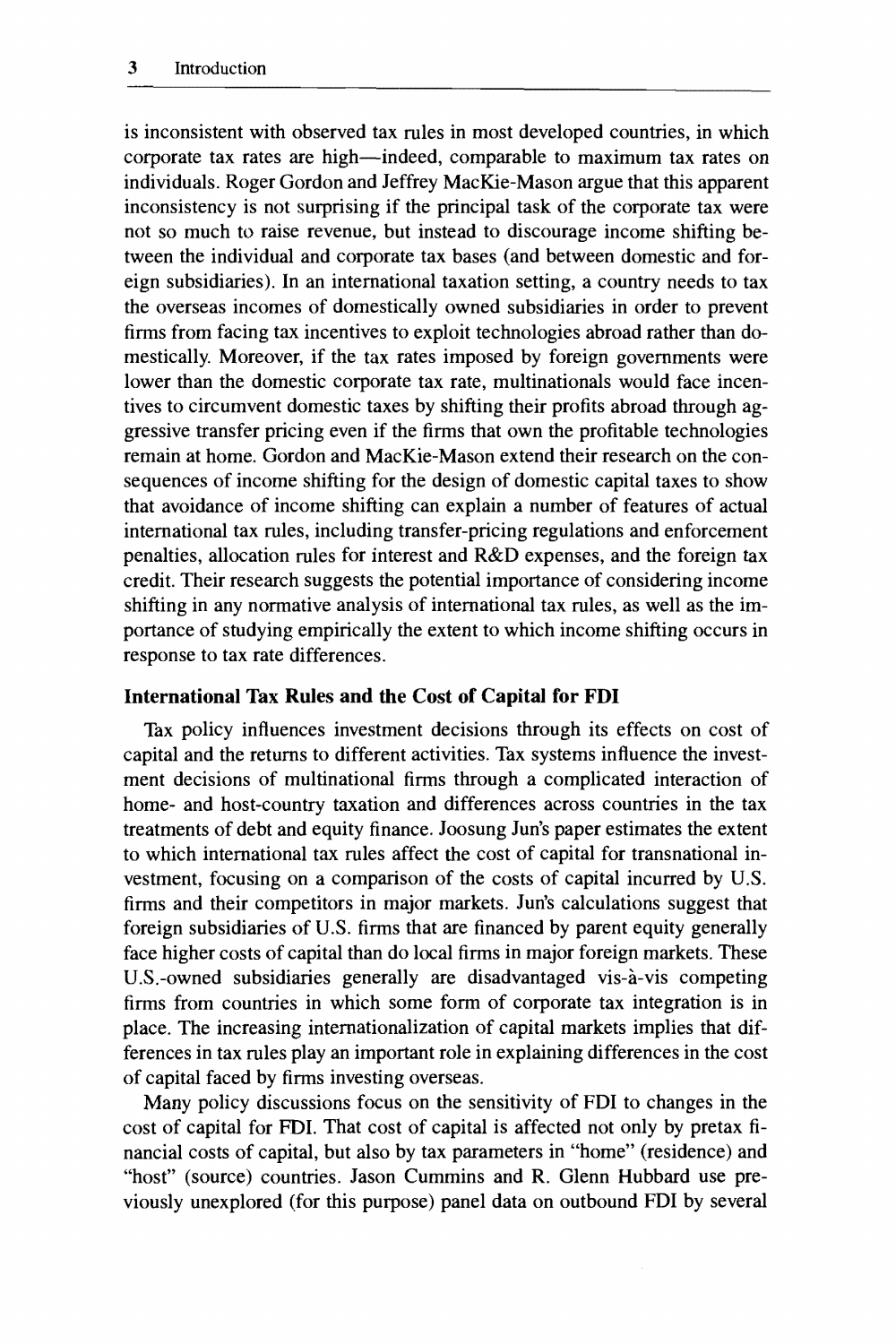hundred subsidiaries of U.S. multinational firms during 1980-91 to measure more precisely the effect of taxation on FDI, and to analyze subsidiaries' investment decisions. The authors consider tax incentives created by hostcountry tax rates, investment incentives, and depreciation rules, and by variation ( over time and across firms) in the tax cost of repatriating dividends from foreign subsidiaries. The authors fit a neoclassical model with tax considerations to the data on U.S. subsidiaries' investments in Canada, the United Kingdom, Germany, France, Australia, and Japan. The results reject a simple specification in which taxes do not influence investment. The estimated tax effects are economically important: Each percentage-point increase in the cost of capital reduces by 1-2 percentage points a subsidiary's annual rate of investment (investment during the year divided by the beginning-of-period capital stock).

As it does in the domestic corporate tax system, the alternative minimum tax (AMT) complicates the foreign investment incentives of U.S. corporations. The presence of the AMT is not merely a wrinkle: in 1990, 53 percent of all assets, and 56 percent of the foreign-source income of U.S. multinational corporations, was accounted for by firms subject to the AMT. The AMT's restrictions on deductions, inclusion of certain income excluded under the regular tax, lower tax rate than that in the regular tax system, and limitation on foreign tax credits modify the incentives for subsidiaries to invest and to repatriate dividends. In their paper, Andrew Lyon and Gerald Silverstein analyze these incentives. The authors show that the AMT may strengthen the incentive for AMT firms to invest abroad rather than in the United States. In addition, the AMT may create a temporary timing opportunity in which firms may repatriate overseas income at lower cost than if the firms were subject to the rules of the regular system. Using Treasury tax return data for 1990, Lyon and Silverstein analyze the prevalence of AMT status among U.S. multinationals, their receipt of foreign-source income, and the tax prices faced by these firms on additional foreign-source income. The results suggest that repatriation decisions respond to AMT incentives. Future research using tax return data over many years is, of course, necessary to determine whether these patterns persist over time.

Most empirical analyses of business fixed investment assume that firms exploit fully incentives for investment offered by the tax code, whether or not tax rules differ from those used to measure income for financial accounting purposes. Jason Cummins, Trevor Harris, and Kevin Hassett investigate the reasonableness of this assumption by comparing the responsiveness of investment to tax incentives in countries with different tax accounting and financial accounting reporting requirements ("two-book" countries) with the responsiveness in countries in which tax accounting and financial accounting reporting are identical ("one-book" countries). The United States is an example of the first type of country, while Germany is an example of the second. Cummins, Harris, and Hassett formulate a neoclassical model of domestic investment using firm-level panel data from 13 countries to test whether, all else equal, firms in one-book countries are less responsive to tax incentives than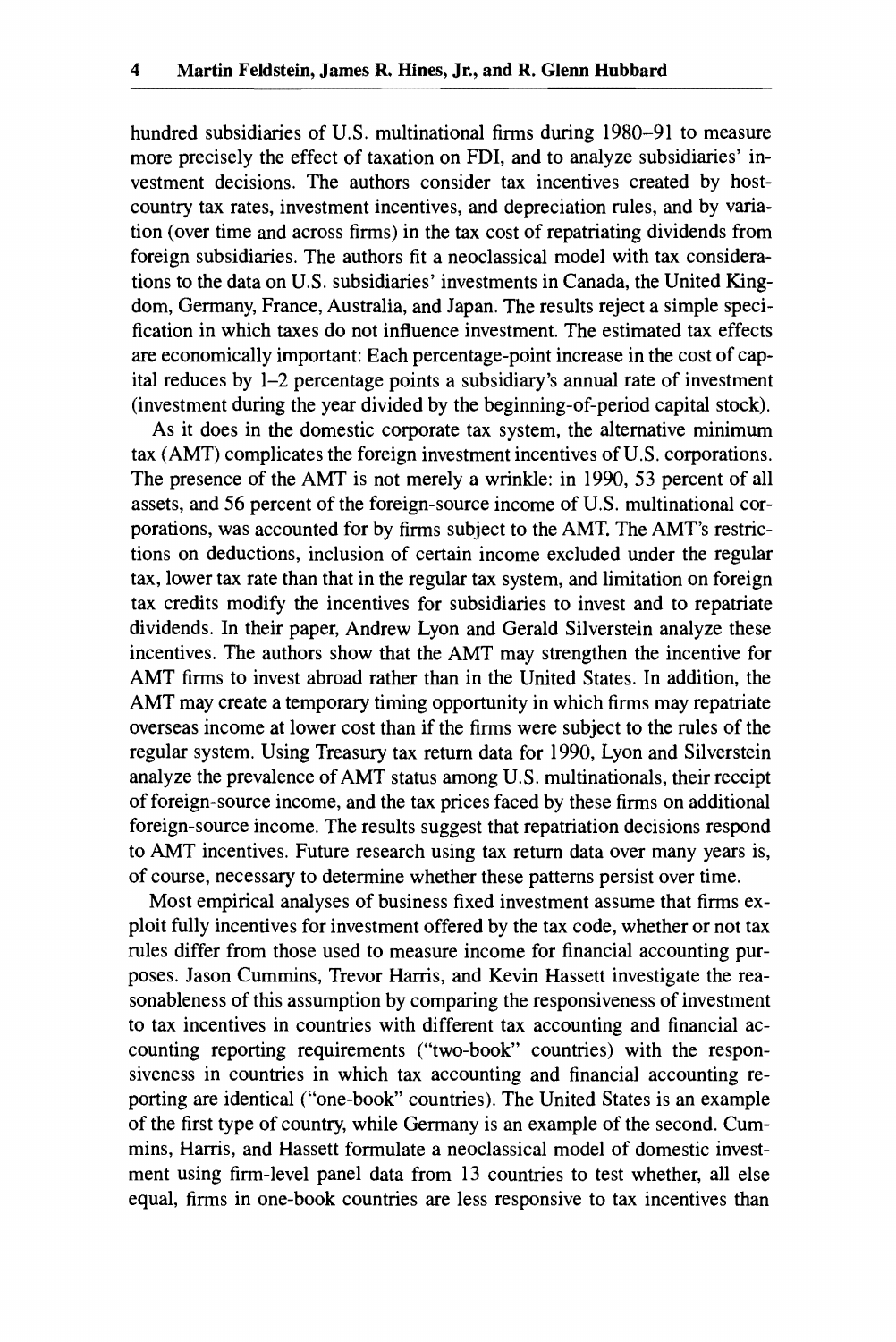are firms in two-book countries. The empirical results suggest that differences in accounting regimes generate significant differences in the responsiveness of investment to tax policy; in particular, firms operating in "pure" one-book systems behave as though they face additional costs when taking advantage of investment incentives. The research program begun in this paper suggests fruitful extensions to studies of the impact on investment of interactions of accounting and tax regimes.

Economists and policymakers often argue that the presence of technologically advanced industries enhances national prosperity, in part due to the spillover effects of research and development **(R&D)** activities. Because externality-generating **R&D** activities may be underprovided by private markets, many governments subsidize **R&D** in some form. Whether these subsidies in fact stimulate additional R&D activity is the subject of a vigorous debate. James Hines analyzes the impact of withholding taxes on cross-border royalty payments on the R&D activities of multinational firms. High withholding tax rates make it costly for foreign subsidiaries to import technology from their U.S. parents. The high cost of technology should stimulate local R&D if local R&D is a substitute for imported technology, or dampen local R&D if it is a complement for imported technology. Hines tests a model of subsidiary R&D activity using country-level data on tax rates and R&D expenditures by U.S. subsidiaries. He examines the effect of royalty taxes on the local R&D intensities of foreign affiliates of multinational corporations, looking both at foreign-owned affiliates in the United States and at U.S.-owned affiliates in other countries. He finds that higher royalty taxes are associated with greater R&D intensity on the part of affiliates, suggesting that local R&D is a substitute for imported technology.

#### **International Tax Rules and Financing Decisions**

A longstanding question in the analysis of taxation of multinational corporations is whether home-country taxes due on repatriation of foreign-source income affect subsidiaries' repatriation decisions. In principle, as long as the home-country tax does not change, and parent firms derive no value from a particular pattern of repatriations, taxes due upon repatriation are unavoidable costs. Hence, neither the investment decisions nor the repatriation decisions of mature foreign subsidiaries should be affected by home-country taxation of repatriated earnings. Studies using cross-sectional data on firms indicate, however, that U.S. subsidiaries' dividend remittances are sensitive to the U.S. repatriation taxes. Panel data are needed to proceed further in this line of inquiry because such data allow an investigator to distinguish between effects of transitory and permanent variation in U.S. tax rates on repatriations. This is precisely the agenda pursued by Rosanne Altshuler, Scott Newlon, and William Randolph. These authors analyze a data set consisting of U.S. tax return information for a large sample of foreign subsidiaries and their U.S. parent firms for the years 1980, 1982, 1984, and 1986. The empirical tests exploit informa